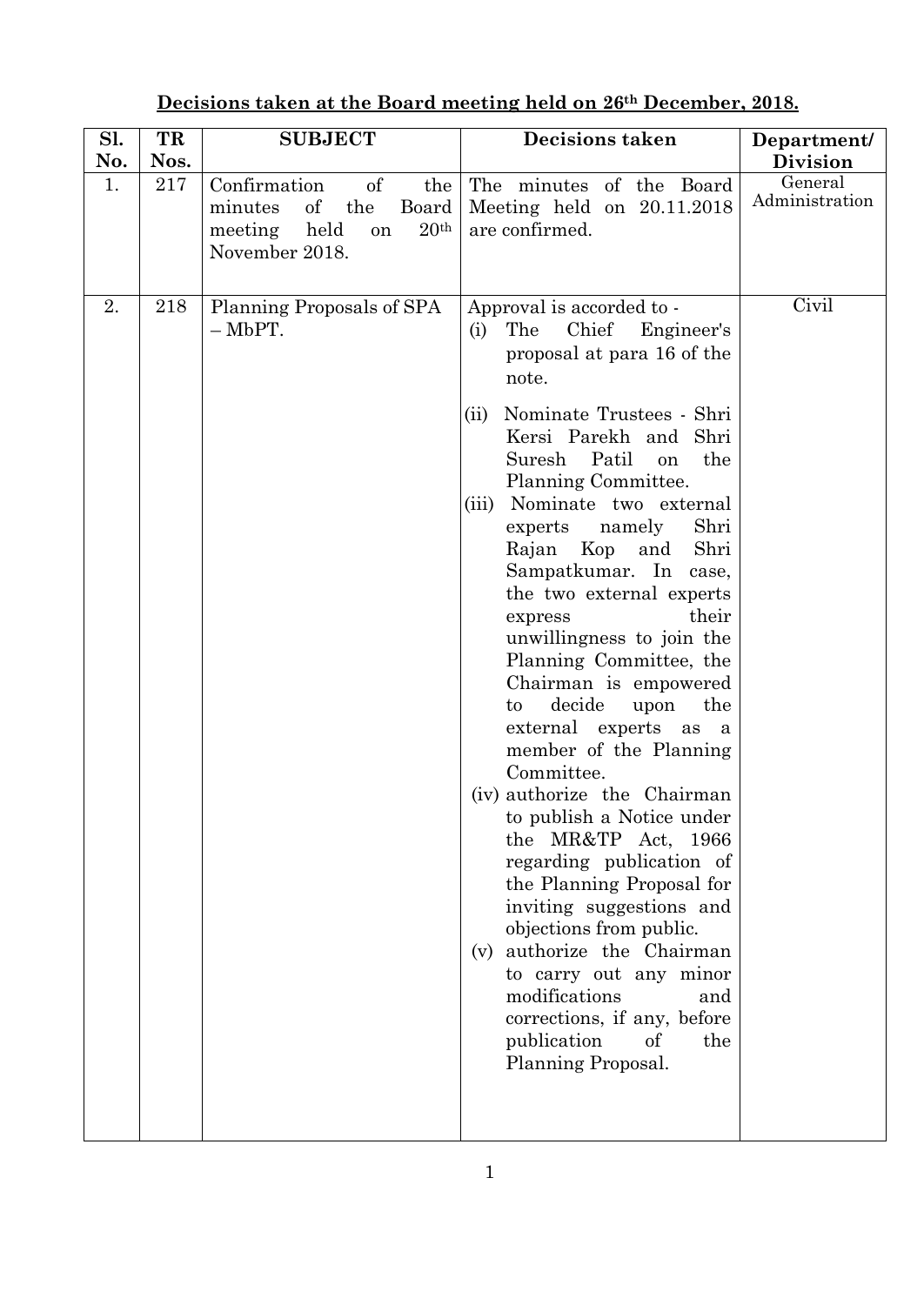| Sl.<br>No. | TR<br>Nos. | <b>SUBJECT</b>                                                   | <b>Decisions taken</b>                                            | Department/<br><b>Division</b> |
|------------|------------|------------------------------------------------------------------|-------------------------------------------------------------------|--------------------------------|
| 3.         | 219        | Proposed Redevelopment of                                        | Approval is accorded to -                                         | Civil                          |
|            |            | Bombay<br>Development                                            | (i)<br>the CE's proposal at para                                  |                                |
|            |            | Department (BDD) Chawls<br>at Sewri situated on land             | 12 of the note.                                                   |                                |
|            |            | belonging to Mumbai Port                                         | submit<br>the<br>proposal<br>(ii)<br>including<br>viability<br>to |                                |
|            |            | Trust (MbPT).                                                    | Ministry of Shipping for                                          |                                |
|            |            |                                                                  | approval and for onward                                           |                                |
|            |            |                                                                  | transmission to Ministry                                          |                                |
|            |            |                                                                  | of Housing and Urban                                              |                                |
|            |            |                                                                  | Development,<br>Government of India.                              |                                |
| 4.         | 220        | Allotment<br>$\sigma f$<br>residential                           | Chief<br>The<br>Mechanical                                        | <b>MEED</b>                    |
|            |            | quarters to PTC India Ltd.                                       | Engineer's proposal at para 7                                     |                                |
|            |            | MbPT<br>residential<br>in                                        | of the note is approved with                                      |                                |
|            |            | colonies – Request of PTC<br>India Ltd.                          | FA&CAO's observations<br>at<br>para 9 above.                      |                                |
| 5.         | 221        | High Court A & VAJ                                               | The ex-post-facto approval is                                     | Marine                         |
|            |            | Chamber Summons No. 586                                          | accorded to -                                                     |                                |
|            |            | of 2013                                                          | The Deputy Conservator's<br>(i)                                   |                                |
|            |            | in                                                               | proposal at para 7 of the                                         |                                |
|            |            | Adm. Suit No. 24 of 2014<br>Capt. D.S. Dalal, Master of          | note.                                                             |                                |
|            |            | M.V. Kamal XXXIII                                                | (ii) Letter of Authority issued                                   |                                |
|            |            | $\rm V/s$                                                        | in favour of Capt. B.V.                                           |                                |
|            |            | M.V. Kamal XXXIII & Ors.                                         | Pawar, Dy. Conservator                                            |                                |
|            |            |                                                                  | $(I/c.)$ and Capt. Abhijit<br>Asstt. Harbour                      |                                |
|            |            |                                                                  | Dubey,<br>Master to file the Consent                              |                                |
|            |            |                                                                  | before High Court.                                                |                                |
| 6.         | 222        | Request from TATA Motors                                         | Ex-post-facto<br>sanction<br>is                                   | Traffic                        |
|            |            | Ltd. for extension of free                                       | accorded to the TM's proposal                                     |                                |
|            |            | days for export vehicles to<br>be shipped to Senegal.            | at para 5 of the note.                                            |                                |
| 7.         | 223        | Construction of Fifth<br>Oil                                     | The<br>Chief<br>Mechanical                                        | <b>MEED</b>                    |
|            |            | Berth at Jawahar Deep.                                           | Engineer's proposal at para                                       |                                |
|            |            | - Payment against monthly                                        | 14 of the note is approved.                                       |                                |
|            |            | running bills to Engineers                                       |                                                                   |                                |
| 8.         | 224        | India Ltd.<br>Redeployment of Clinical                           | The Chief Medical Officer's                                       | Medical                        |
|            |            | Non-Clinical<br>Staff,                                           | proposal at para 7 of the note                                    |                                |
|            |            | Staff, Sanitation Staff of                                       | is approved.                                                      |                                |
|            |            | Residential<br>Colonies and                                      |                                                                   |                                |
|            |            | Malaria<br>Preventive                                            |                                                                   |                                |
|            |            | Management (MPM) Staff<br>Medical<br>$\mathrm{of}$<br>Department |                                                                   |                                |
|            |            | w.e.f. 1.4.2019.                                                 |                                                                   |                                |